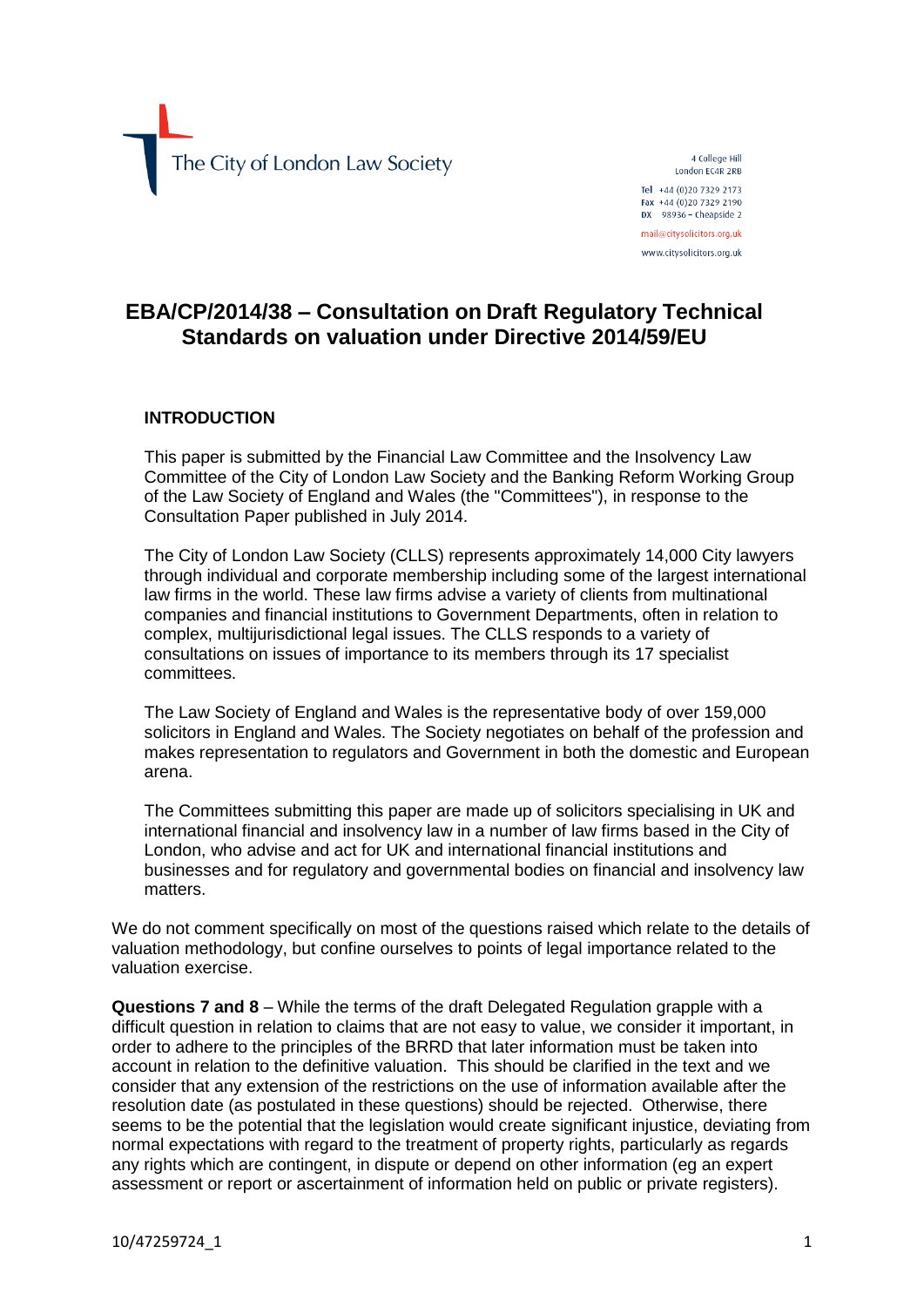This would also not reflect the approach taken to the valuation of such claims in an insolvency, which would be at odds with the intentions of the BRRD. The outcome, in so far as it affects creditors whose rights are the subject of a relevant valuation, could result in the effective appropriation of property rights relating to claims which are less easily valued, resulting in a disparity of treatment of creditors ranking equally according to the ease of valuation., so that they would be left without compensation on the same basis as is afforded to holders of rights which are more easily valued.

**General** There are 3 questions on which the consultation and draft Delegated Regulation are silent, which are of considerable legal and practical importance:

- 1) It is not clear what happens if the ex post valuation shows that the resolution was either not well founded because it transpires the resolution threshold were not in fact satisfied or on terms which were inappropriate because they were more extensive than required? Is there any remedy available and if so what is it?
- 2) It is unclear what happens if because of poor record keeping, processing error or misunderstanding by the valuer, any particular liability or asset (or class of liability or assets) is omitted from the valuation process altogether, is wholly or partially omitted in the assignment of equity to a creditor, or class of creditor, or is under or overvalued. This sort of error could significantly affect the amount of equity issued to a creditor or class of creditor, so treating them unfairly in relation to other creditors whose rights have been correctly valued. This is not a process in which NCWO will assist in giving a correct result (e.g. because it may have been determined that the creditor would have received nothing or less in an insolvency than the value of the equity that was actually issued to him, although this is less than the equity that should have been issued to him if his claim had been correctly assessed and valued for the bail-in conversion process). It seems to us that there needs to be a process to enable affected bailed-in creditors to make good their entitlement to a higher amount of the new equity (and for over-entitlements to be clawed back). At present there is no such process and one needs to be provided to prevent the legislation failing to meet basic standards in the protection of property rights. It may be that arbitration processes would be cheaper and speedier for resolving such disputes than leaving all issues to be determined by the courts and we consider that thought could usefully be given to setting up such a process.
- 3) NCWO applies without a de minimis and it will often be the case that ordinary creditors would always have received something on an insolvency. Therefore in any case where the new equity proves to be of little or no value, there could be a very large number of claims if ordinary creditors have been bailed-in (in addition to those holding bailable instruments). The methodologies in the draft Delegated Regulation for determining the NCWO claims are much to brief to give any degree of predictability to the determination. It seems to us that the draft Delegated Regulation underestimates the difficulty of valuing the new equity (which is unlikely immediately to be quoted, as all the previous equity will have been written off and the financial outlook for the continuing or bridge bank/parent company in which the equity is issued is likely to be uncertain for some time). It also underestimates the complexity of the valuation process for the rights that would have been available to those creditors in an insolvency. We believe that further work is needed to ensure that the valuation details in all respects will be clear, robust and public. It may be that the resolution authority itself should be able to set appropriate guidance including discount rates, valuations principles from derivatives and other assets and liabilities but that guidance should be public and itself should be capable of challenge. Again the importance of efficient processes for the handling of disputes is essential.